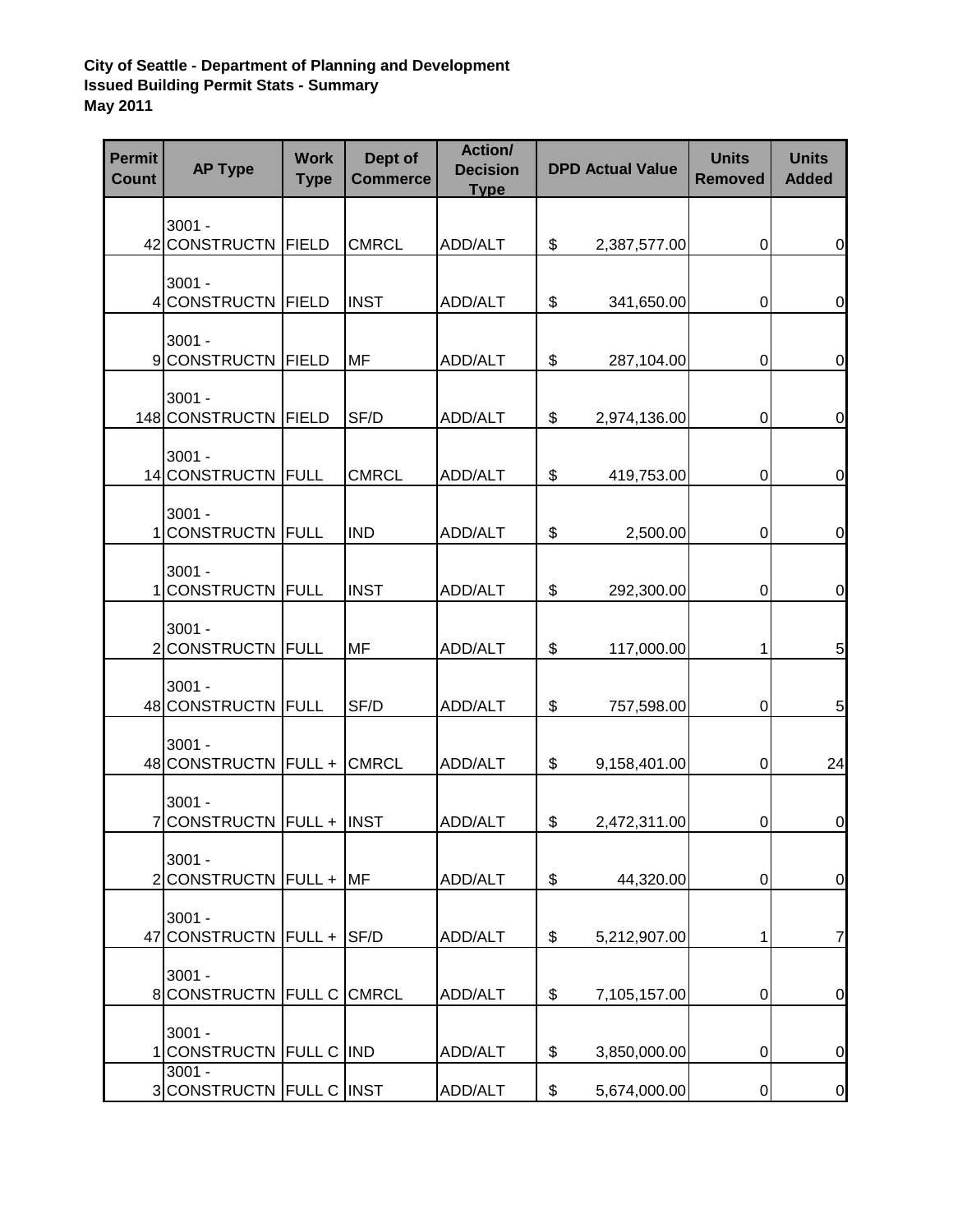## **City of Seattle - Department of Planning and Development Issued Building Permit Stats - Summary May 2011**

| <b>Permit</b><br><b>Count</b> | <b>AP Type</b>                       | <b>Work</b><br><b>Type</b>   | Dept of<br><b>Commerce</b>       | Action/<br><b>Decision</b><br><b>Type</b> |              | <b>DPD Actual Value</b> | <b>Units</b><br><b>Removed</b> | <b>Units</b><br><b>Added</b>     |
|-------------------------------|--------------------------------------|------------------------------|----------------------------------|-------------------------------------------|--------------|-------------------------|--------------------------------|----------------------------------|
|                               | $3001 -$<br>3 CONSTRUCTN FULL C SF/D |                              |                                  | ADD/ALT                                   | \$           | 943,414.00              | 0                              | $\overline{2}$                   |
| <b>ADD/ALT Total</b>          |                                      |                              |                                  | $388 \mid $ \$                            |              | 42,040,128.00           | 2                              | 43                               |
|                               | $3003 -$                             |                              |                                  |                                           |              |                         |                                |                                  |
|                               | 23 BLANKET                           |                              | FULL C CMRCL                     | <b>CHILD</b>                              | \$           | 8,463,763.00            | 0                              | $\pmb{0}$                        |
|                               | <b>BLANKET Total</b>                 |                              |                                  | $23 \mid $ \$                             |              | 8,463,763.00            | 0                              | 0                                |
|                               | 63002 - DEMO                         | <b>FIELD</b>                 | <b>CMRCL</b>                     | <b>DEMO</b>                               | \$           |                         | $\overline{0}$                 | $\overline{0}$                   |
|                               | 4 3002 - DEMO                        | <b>FIELD</b>                 | <b>INST</b>                      | <b>DEMO</b>                               | \$           |                         | 3                              | $\overline{0}$                   |
|                               | 23002 - DEMO<br>20 3002 - DEMO       | <b>FIELD</b><br><b>FIELD</b> | $\overline{\mathsf{MF}}$<br>SF/D | <b>DEMO</b><br><b>DEMO</b>                | \$<br>\$     |                         | $\overline{2}$<br>13           | $\overline{0}$<br>$\overline{0}$ |
|                               | 13002 - DEMO                         | <b>FULL C</b>                | <b>CMRCL</b>                     | <b>DEMO</b>                               | \$           |                         | 0                              | $\overline{0}$                   |
|                               | 1 3002 - DEMO                        | <b>FIELD</b>                 | SF/D                             | <b>NONE</b>                               | \$           |                         | 1                              | 0                                |
| <b>DEMO Total</b>             |                                      |                              |                                  | 34                                        | \$           |                         | 19                             | $\boldsymbol{0}$                 |
|                               | 3005 - SITE                          |                              |                                  |                                           |              |                         |                                |                                  |
|                               | 1 WORK                               | FULL +                       | <b>CMRCL</b>                     | GRADING                                   | \$           |                         | 0                              | $\mathbf 0$                      |
|                               | 3005 - SITE                          |                              |                                  |                                           |              |                         |                                |                                  |
|                               | 1 WORK                               | $FULL +  SF/D$               |                                  | <b>GRADING</b>                            | \$           |                         | 0                              | 1                                |
|                               | <b>GRADING Total</b>                 |                              |                                  |                                           | \$           |                         | 0                              | 1                                |
|                               | $1004 -$                             |                              |                                  | <b>MECHANICA</b>                          |              |                         |                                |                                  |
|                               | 38 MECHANICAL                        | <b>FIELD</b>                 | <b>CMRCL</b>                     | L                                         | \$           |                         | 0                              | 0                                |
|                               | $1004 -$                             |                              |                                  | <b>MECHANICA</b>                          |              |                         |                                |                                  |
|                               | 25 MECHANICAL                        | <b>FULL</b>                  | <b>CMRCL</b>                     | L                                         | \$           | 387,805.00              | 0                              | $\mathbf 0$                      |
| $\mathbf{1}$                  | $1004 -$<br><b>MECHANICAL</b>        | <b>FULL</b>                  | <b>IND</b>                       | <b>MECHANICA</b><br>L                     | \$           | 25,000.00               | 0                              | $\mathbf 0$                      |
|                               | $1004 -$<br>1 MECHANICAL             | <b>FULL</b>                  | SF/D                             | <b>MECHANICA</b><br>L                     | \$           | 4,950.00                | $\pmb{0}$                      | $\mathbf 0$                      |
|                               | $1004 -$<br>20 MECHANICAL            | FULL +                       | <b>CMRCL</b>                     | <b>MECHANICA</b><br>L                     | \$           | 518,800.00              | 0                              | $\mathbf 0$                      |
|                               | $1004 -$<br>1 MECHANICAL             | $FULL +  INST$               |                                  | <b>MECHANICA</b>                          | \$           | 9,600.00                | 0                              | $\mathbf 0$                      |
|                               | $1004 -$<br>1 MECHANICAL             | $FULL + MF$                  |                                  | <b>MECHANICA</b>                          | \$           | 20,000.00               | 0                              | $\boldsymbol{0}$                 |
|                               | $1004 -$<br>14 MECHANICAL            |                              | FULL C CMRCL                     | <b>MECHANICA</b><br>L                     | \$           | 1,929,006.00            | 0                              | $\mathbf 0$                      |
| <b>MECHANICAL Total</b>       |                                      |                              | 101                              | \$                                        | 2,895,161.00 | 0                       | $\boldsymbol{0}$               |                                  |
| 11                            | $3001 -$<br><b>CONSTRUCTN</b>        | FULL +                       | <b>CMRCL</b>                     | <b>NEW</b>                                | \$           | 14,275.00               | 0                              | $\pmb{0}$                        |
|                               | $3001 -$<br>2 CONSTRUCTN FULL + INST |                              |                                  | <b>NEW</b>                                | \$           | 180,000.00              | 0                              | $\overline{0}$                   |